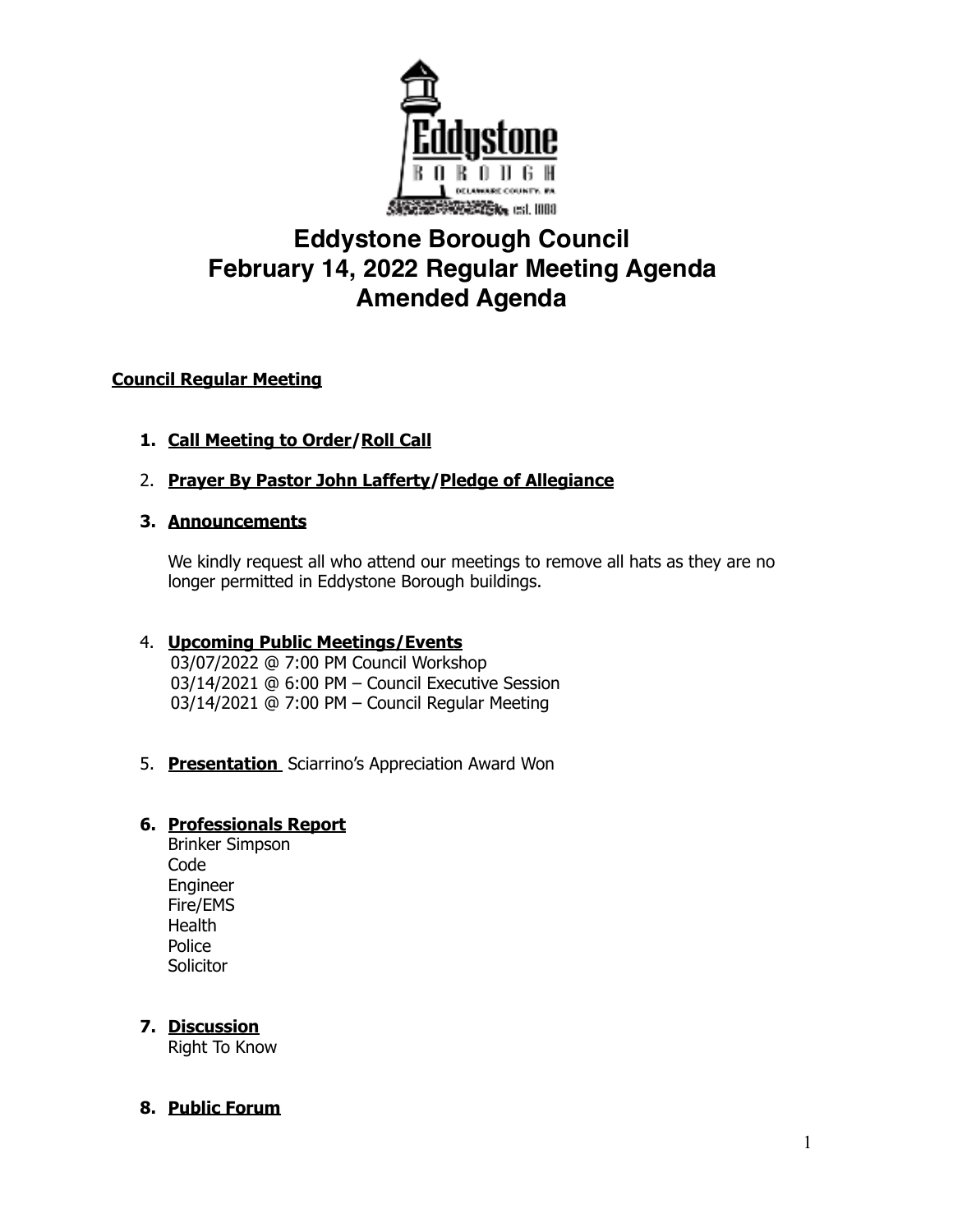

# **Eddystone Borough Council February 14, 2022 Regular Meeting Agenda Amended Agenda**

#### **9. Action Items:**

**Motion:** Approval of Minutes from Regular Council Meeting (01/10/2022), Special Budget Meeting (01/25/2022) & Workshop (02/07/2022) **Motion:** To approve the Treasurer's Report, including bank reconciliations for the month of January 2022 as presented by Brinker Simpson. **Motion:** To approve the Cash Receipts & Disbursements Journal for the month of January 2022 as presented by Brinker Simpson. **Motion:** Motion to accept Police Report for the month of January 2022 as presented by Chief Mokshefsky **Motion:** Motion to accept the Fire Report for the month of January 2022 as presented by Fire Chief Allen Reeves **Motion:** To accept the Engineer's report for the month of January 2022 as presented by Lisa Catania **Motion:** To accept the BCO report for the month of January 2022 as presented by Catania Engineering **Motion:** To accept the BCO report for the month of January 2022 as presented by John Lyman **Motion:** To accept the Health Inspection Report for the month of January 2022 as presented by Dawn Jones **Motion:** To approve the 2022 Amended Budget **Motion:** To approve Penn Terminals Escrow Release and closing of this account **Motion**: To approve County Aid Resolution 2022-2 **Motion**: To approve the hiring of part time EMS applicants Julian Watras, Jamal Page and Jeremy McCans **Motion**: To authorize the advertisement of the Lighthouse Hall Upgrades Phase 1 **Motion**: To approve the Sewer Ordinance #668 **Motion**: To add 3rd Boro Code Inspector Dr. Rich Moler **Motion**: To approve Cool-It agreement for Boro Buildings **Motion**: To appoint Renee Perry to Eddystone Recreation

#### **10.Motion to Adjourn**